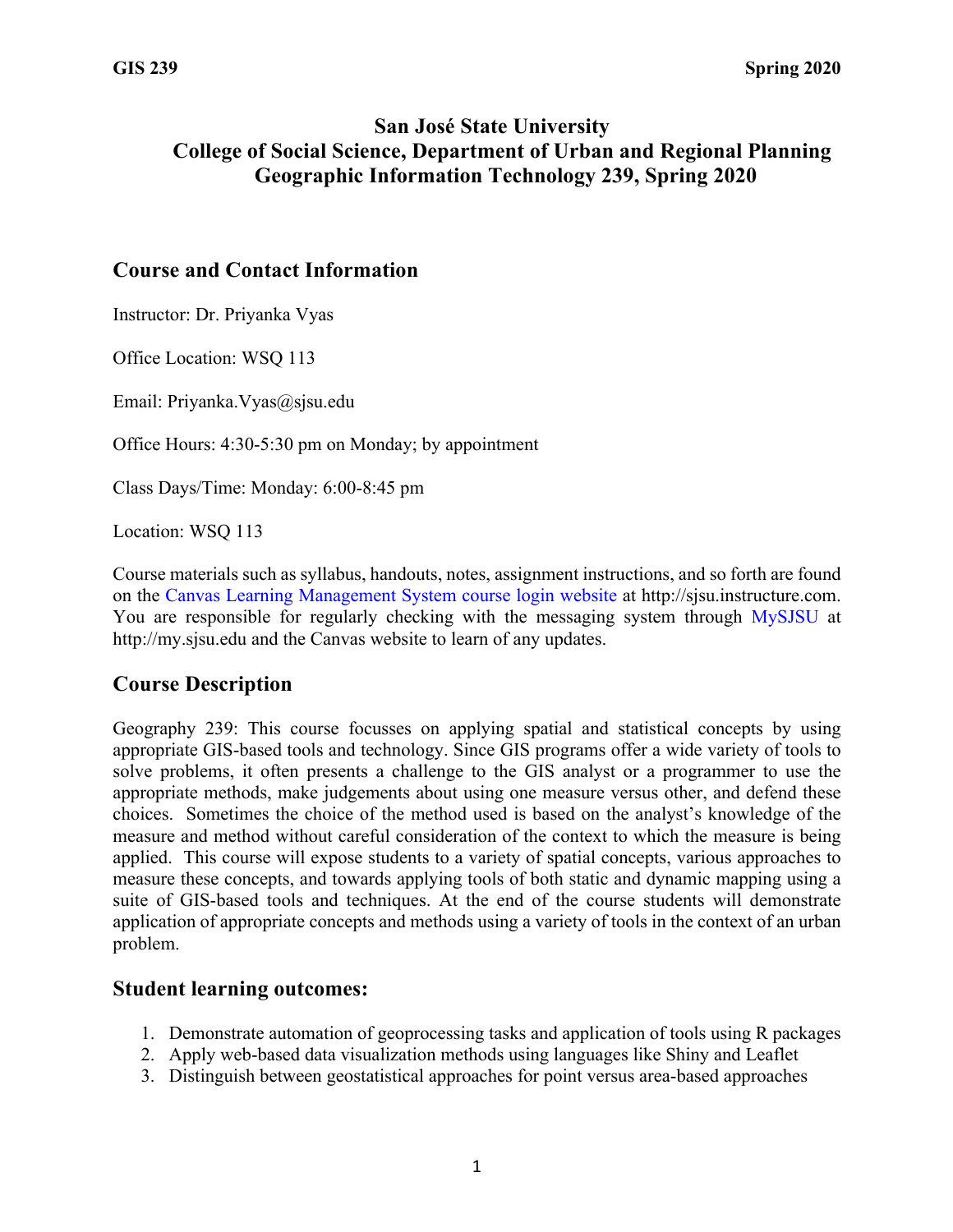- 4. Demonstrate an understanding of the concept of spatial autocorrelation for point and areabased data
- 5. Apply geostatistical concepts using appropriate software and tools
- 6. Develop competence in a suite of mapping software and programs and evaluate the strengths and weakness of different software

By the end of the course students will develop proficiency in applying spatial and statistical methods using R and ArcGIS. In addition, students will be able to exposed to specialized GIS programs such as Geoda, CrimeStat, Maptitude, SaTScan that offer additional analytical functionalities for spatial analysis.

## **Required Textbooks:**

There is no required textbook for this course. Relevant course material, reading, and R scripts will be posted on a weekly basis on the online canvas system.

| Week               | Topic                                                              |
|--------------------|--------------------------------------------------------------------|
| Jan 27             | Introduction: Syllabus and approaches to spatial thinking          |
| Feb 3              | Exploring GIS data sources and types:                              |
|                    | Sources of vector and raster data                                  |
|                    | Types of spatial data                                              |
| Feb 10             | Spatial process: Part 1                                            |
|                    | Theoretical concepts and implementation in ArcGIS and R            |
| Feb 17             | Spatial process: Part 2                                            |
|                    | Theoretical concepts and implementation in ArcGIS and R            |
| Feb 24             | Area-based approaches to spatial and statistical analysis          |
|                    | Concepts and implementation in ArcGIS and R                        |
| March 2            | Spatial concepts and measurements relevant for urban planning and  |
|                    | geography                                                          |
|                    | Defining neighborhoods: Theories and applications in R             |
| March 9            | Spatial concepts and measurements relevant for urban planning and  |
|                    | geography                                                          |
|                    | Spatial equity: Theories and applications                          |
| March 16           | Spatial concepts and measurements relevant for urban planning and  |
|                    | geography:                                                         |
|                    | Residential segregation and income inequality:                     |
|                    | Theories and applications                                          |
| March 23           | Spatial concepts and measurements for urban planning and geography |
|                    | Assessing land use pattern and models                              |
|                    | Theories and applications                                          |
| March 30 – April 3 | Spring Break - No class                                            |
| April 6            | Spatial concepts and approaches relevant to urban planning and     |
|                    | geography:                                                         |
|                    | Urban planning and public health                                   |
|                    | Theories and applications                                          |

#### **Tentative course schedule**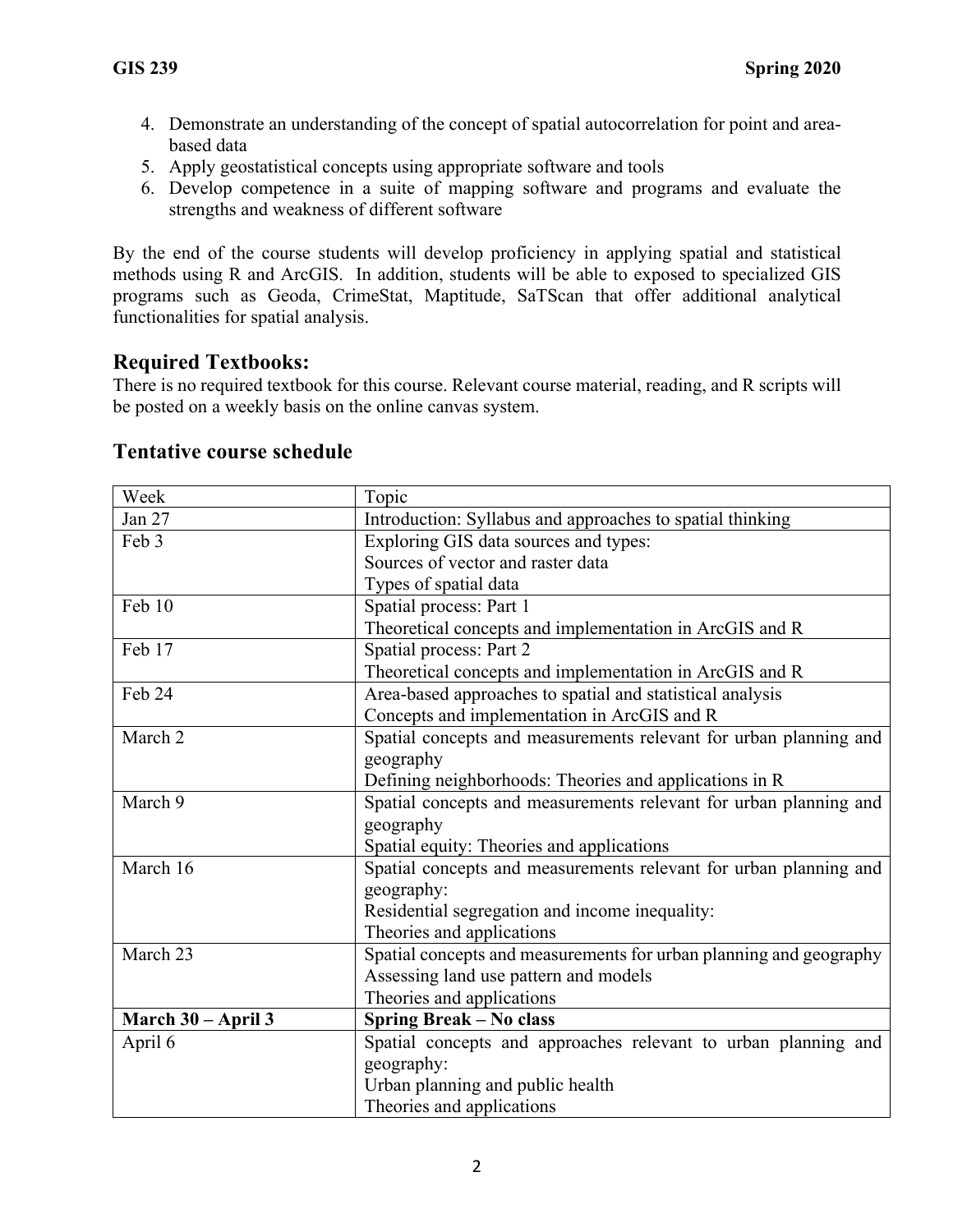| April 13 | Spatial concepts and approaches relevant to urban planning and |
|----------|----------------------------------------------------------------|
|          | geography:                                                     |
|          | Analysis of crime                                              |
|          | Software demo                                                  |
| April 20 | Student's mini presentation of comparative software            |
| April 27 | Web-based visualization techniques                             |
|          | Implementation in ArcGIS and R                                 |
| May 4    | Wed-based visualization techniques                             |
|          | Implementation in ArcGIS and R                                 |
| May $11$ | Final presentation and report due                              |

### **Grade Distribution**

| <b>Criterion</b>                | Grade               | <b>Points</b> |
|---------------------------------|---------------------|---------------|
|                                 | <b>Distribution</b> |               |
| Class participation             | 20%                 | 200           |
| Labs                            | 30%                 | 300           |
| Student evaluation<br>$of \mid$ | 10%                 | 100           |
| software<br>comparative         |                     |               |
| programs                        |                     |               |
| Final project                   | 30%                 | 300           |
| Final presentation              | 10%                 | 100           |
| <b>Total</b>                    | 100%                | <b>1000</b>   |

# **Letter grade:**

| $A+$         | Α          | A-         | $B+$       |              | В-           |
|--------------|------------|------------|------------|--------------|--------------|
| $97 - 100\%$ | 94-96.99%  | 90-93.99%  | 87-89.99 % | 84-86.99%    | 80-83.99%    |
| $C+$         |            |            | $D+$       |              | $D-$         |
| 77-79.99 %   | 74-76.99 % | 70-73.99 % | 67-69.99%  | $60-66.99\%$ | $51-59.99\%$ |
| E            |            |            |            |              |              |
| $0-50.99$    |            |            |            |              |              |

| Class | format                | and The class will be usually be a combination of a lecture and           |  |
|-------|-----------------------|---------------------------------------------------------------------------|--|
|       | classroom citizenship | demonstration of a software application based on the material covered     |  |
|       |                       | during the class. The lectures will be a combination of instructor-led    |  |
|       |                       | presentation and a series of in-class active learning exercises aimed     |  |
|       |                       | towards achieving the various student learning outcomes stated in the     |  |
|       |                       | syllabus. Therefore, missed attendance will reflect in the grades         |  |
|       |                       | towards class participation. Students are expected to arrive to the class |  |